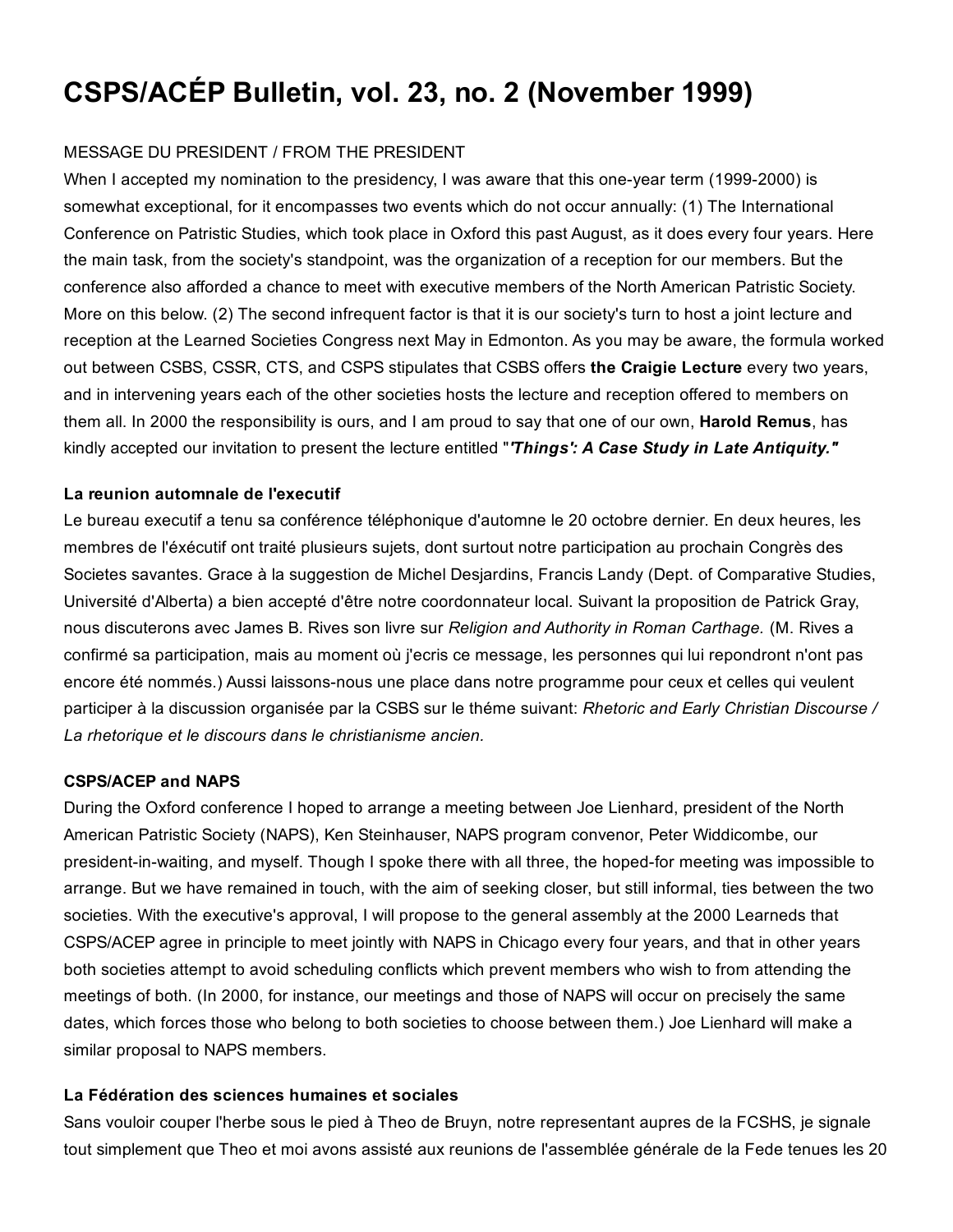et 21 novembre dernier. Theo presentera son propre rapport à cet effet.

J. Kevin Coyle, St. Paul University

#### [\[Return](http://web.archive.org/web/20150201000931/http://www2.ccsr.ca/csps/nov1999.html#TOP) to Top]

CHANGES OF ADDRESSTheodore S. De Bruyn 408 Riverdale Avenue Ottawa, ON K1S 1S2 Tel: (613) 730-7841 Fax: (613) 730-0782 E-mail: tdebruyn@cyberus.ca

Lorraine Buck 39 Orlebar St. Charlottetown, PE C1A 4X5

Remi Gounelle Place du Motty, 1 CH - 1024 ECUBLENS, Switzerland Tel: (+21) 691-1735. Email: remi.gounelle@dtheol.unil.ch

Joanne McWilliam 59 Duggan Ave Toronto, ON, M4V 1Y1 Tel: (416) 485-3662 E-mail: joanne.mcwilliam@utoronto.ca

Anne Pasquier Email: anne.pasquier@ftsr.ulaval.ca

Lucian Turcescu Catholic Studies Program St. Francis Xavier University Antigonish, NS, B2G 2W5 Tel: (902) 867-5276 E-mail: lturcesc@stfx.ca

#### Homepages

Nicolas Denzey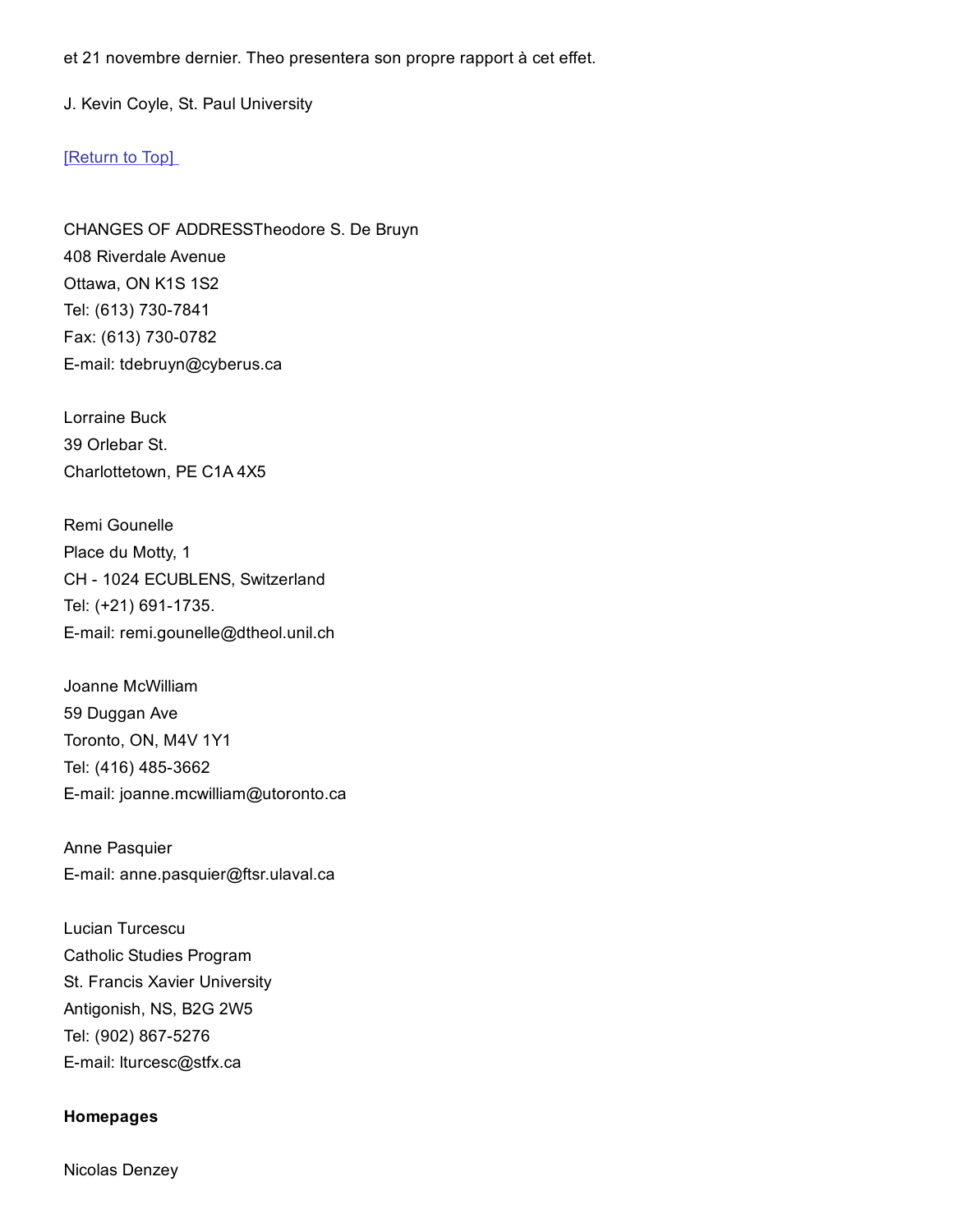Robert Kennedy [www.stfx.ca/people/rkennedy](http://web.archive.org/web/20150201000931/http://www.stfx.ca/people/rkennedy)

### Margaret MacDonald

[www.stfx.ca/people/mymacdon/mymacdonhomepage.html](http://web.archive.org/web/20150201000931/http://www.stfx.ca/people/mymacdon/mymacdonhomepage.html)

Lucian Turcescu [www.stfx.ca/people/lturcesc](http://web.archive.org/web/20150201000931/http://www.stfx.ca/people/lturcesc)

For an up-to-date Membership Directory/ Annuaire de membres please check our Society's homepage [www2.ccsr.ca/csps](http://web.archive.org/web/20150201000931/http://www2.ccsr.ca/csps). Please send the Editor any address corrections or new homepages.

NEWS FROM MEMBERS

A new encyclopedia is out: Allan D. Fitzgerald (general editor), *Augustine Through the Ages: An Encyclopedia* (Grand Rapids, MI/Cambridge: William B. Eerdmans, 1999). It includes contributions by some of our members such as: Pamela Bright, Kevin Coyle, Robert Crouse, Leo Ferrari, Wayne Hankey, Robert Kennedy, Joanne McWilliam, Paul Rigby, and Mark Vessey.

J. KEVIN COYLE published "Early Monks, Prayer, and the Devil" in *Prayer and Spirituality in the Early Church*, vol. 1 (Everton Park, Queensland: Centre for Early Christian Studies, 1998), pp. 229-249, as well as "What Was 'Prayer' for Early Christians?" in *Prayer and Spirituality in the Early Church*, vol. 2 (Brisbane: Centre for Early Christian Studies, 1999), pp. 2541. Both volumes were edited by Pauline Allen, Raymond Canning and Lawrence Cross.

MICHEL DESJARDINS published "Retrofitting Gnosticism: Philip K. Dick and Christian Origins," in *Violence, Utopia and the Kingdom of God*, ed. Tina Pippin and George Aichele (London: Routledge, 1998), 12233. He also presented "The Demiurge's Families: Reconstructing Families from Early Christian Gnostic Texts," at the Society of Biblical Literature International Meeting, Helsinki, July 20, 1999.

RÉMI GOUNELLE's Ph.D. thesis is about to be published by the Institut d'Etudes Augustiniennes (Collection des Etudes Augustiniennes, Serie Antiquité), under the title *La descente du Christ aux enfers. Institutionnalisation d'une croyance*.

LUCIAN TURCESCU has accepted a position as Assistant Professor in the Catholic Studies Program at St. Francis Xavier University, Antigonish, Nova Scotia.

GÉRARD VALLÉE published *The Shaping of Christianity.The History and Literature of its Formative Centuries [100-800]* (Mahwah, NJ: Paulist Press 1999).

From PETER RICHARDSON

Dear colleagues,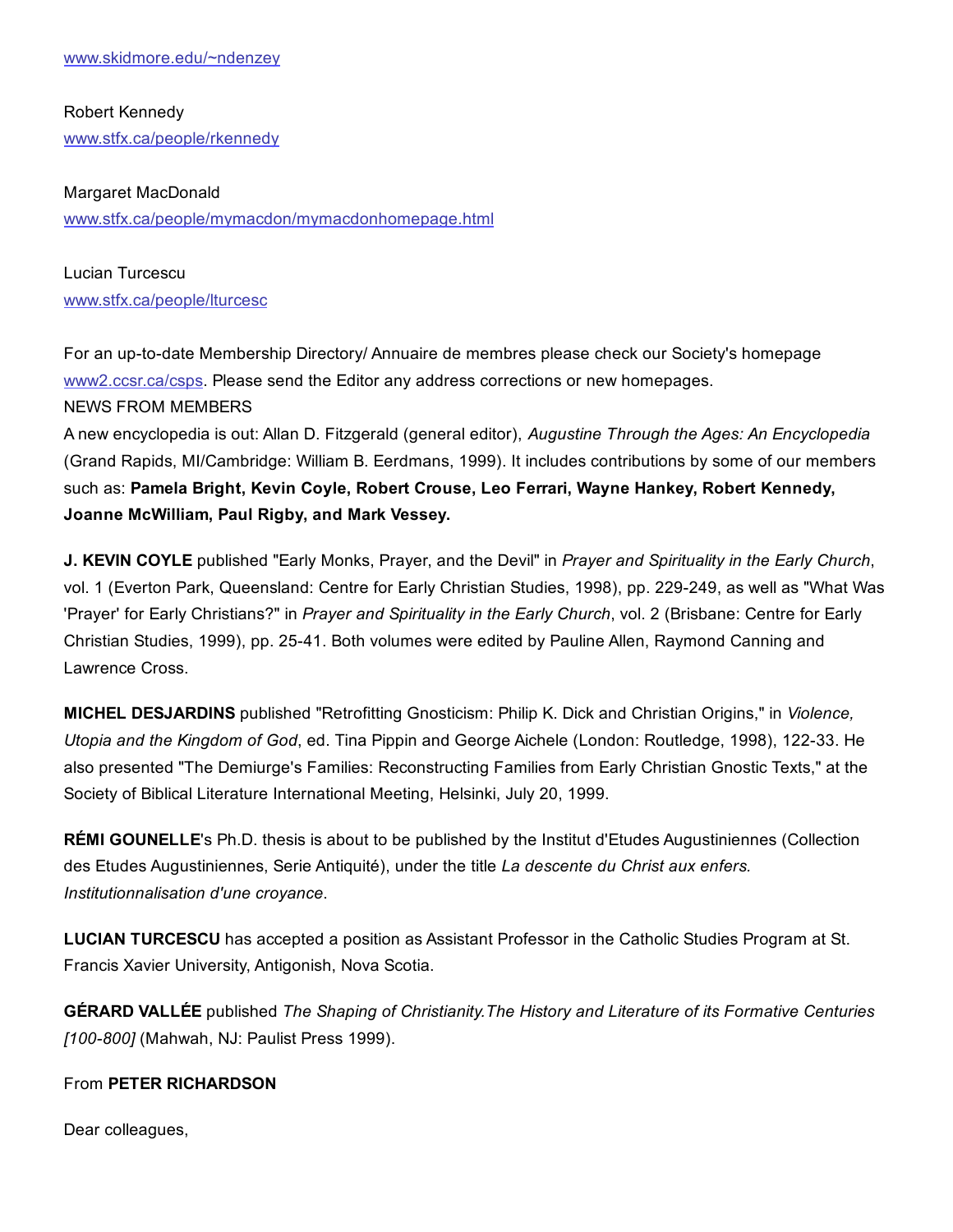In July-August 2000 I propose to conduct a four-week tour of Lebanon, Syria, Jordan and Israel. It will have two main parts: about two weeks touring in the four countries and two weeks as volunteers on the archaeological excavations at Cana in the Galilee. [There is an additional part-for those who are members or invited guests of the SNTS, the tour is timed to coincide with the annual meeting in Tel Aviv; others on the tour will spend those four days in Jerusalem.] Eligible students may enroll in an independent studies course for a U of Toronto credit at either the graduate or undergraduate level. The group will be deliberately kept small, so that we will move about in small buses or even vans. Some days may be fairly rigorous, but the tour is designed so that persons wishing to have a somewhat more relaxed time can do so; whenever possible, we will stay more than one night in the same location.

The combination of sightseeing and archaeology makes this opportunity distinctive. Intensive visits to the region's sites from the period 200 BCE to 500 CE emphasize the varied cultures living in the region (Greeks, Romans, Phoenicians, Itureans, Syrians, Arabs, Palmyrenes, Nabateans, Idumeans, Jews, Samaritans). Included are such sites as Beirut, Tyre, Sidon, Baalbek, Damascus, Apamea, Palmyra, St Simeon, Qanawat, Bosra, Jerash, Arag al-Emir, Petra, Agaba, Oboda, Nessana, and Jerusalem. Alongside the exposure to the geography, cultures and sites, there is a two-week introduction to the science of archaeological excavation at one of the most technically sophisticated digs anywhere in the region. Cana is a Biblical site (see John 2; in 1999 the pilgrimage cave was excavated where Byzantine monks displayed a portrayal of Jesus' miracle) on the Beth Netofa Valley just north of Sepphoris and Nazareth, and two kilometers from Yodefat. Much of its interest derives from those associations, though the site had a long occupation from the Neolithic to the early Arab period; the highpoints are the early Roman period (1st century BCE-1st century CE) and the early Byzantine period (45th centuries CE). The latter period is represented by a large monastic structure, 50 meters by 70 meters.

Preference will be given in the allocation of places to those participating for the whole four weeks; if there are still spaces available, it may be possible for some to join only the first twoweek touring portion. (Persons who wish to join the dig only should contact Douglas Edwards.) The cost is presently being calculated, but you can assume that it will be in the same range as other similar tours. Accommodations will be mostly in the mid-range; we expect to fly with Lufthansa. A more detailed itinerary, is on my webpage. If you have students or friends who might be interested in this opportunity, please feel free to tell them and have them contact me at prchrdsn@chass.utoronto.ca There is some information on my website at [http://www.chass.utoronto.ca:8080/~prchrdsn](http://web.archive.org/web/20150201000931/http://www.chass.utoronto.ca:8080/~prchrdsn)

There is information on the Khirbet Cana excavations at [http://www.nexfind.com/](http://web.archive.org/web/20150201000931/http://www.nexfind.com/)

Cordially,

## Peter Richardson

University College, University of Toronto, Toronto M5S 3H7

The *SCOTTISH JOURNAL OF THEOLOGY* invites submissions from patristic scholars. Articles must be submitted on disk as well as in hardcopy. One copy of a proposed article should be submitted in hardcopy with an accompanying disk to: